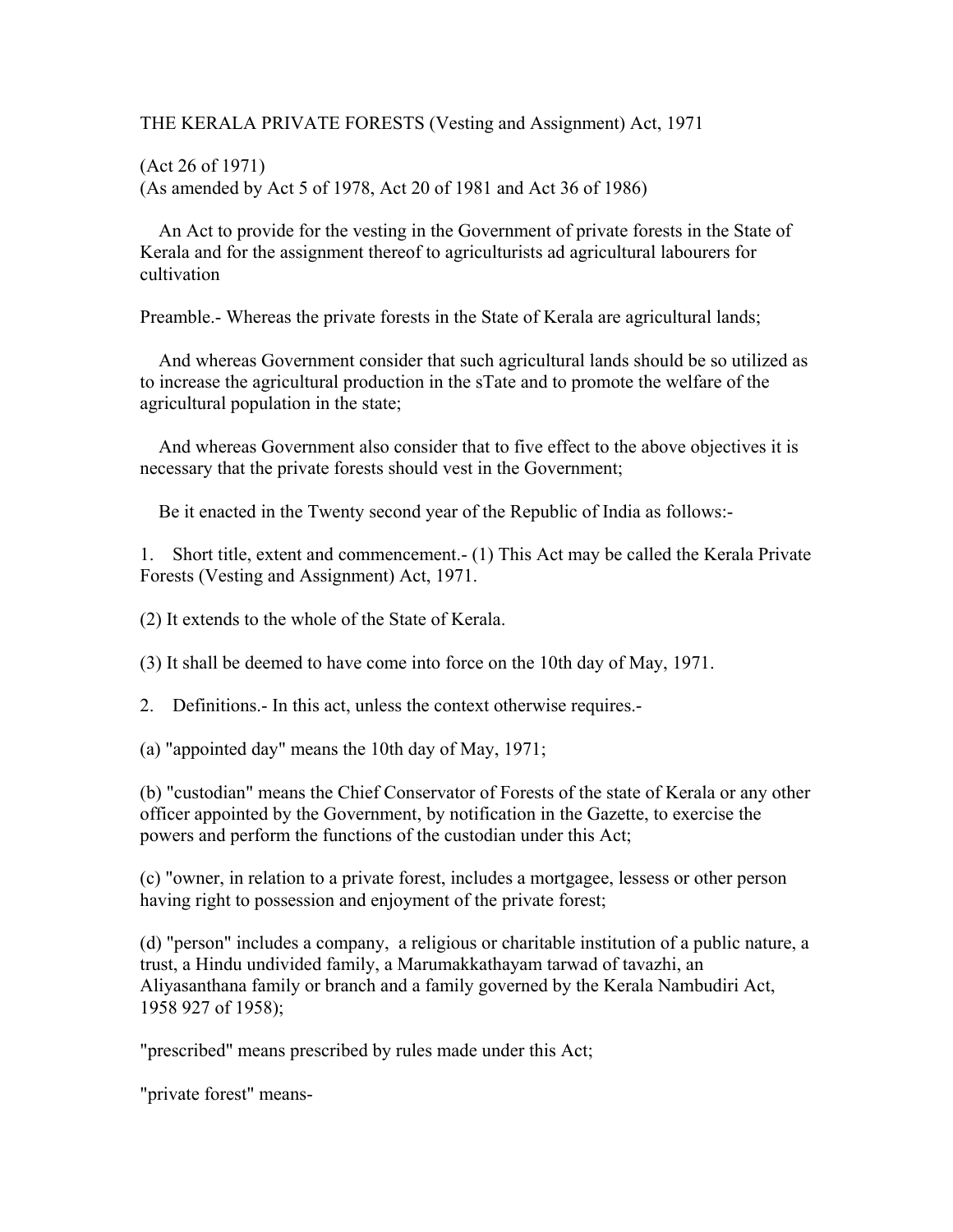(1) In relation to the Malabar district referred to in sub-section (2) of Section 5 of the state Reorganisation Act, 1956 (Central Act 37 of 1956)-

(i) any land to which the Mardras Preservation of Private Forests Act, 1949 (Madras Act XXVII of 1949), applied immediately before the appointed day excluding-

(A) lands which are gardens or nilams as defined in the Kerala Land Reforms Act, 1963 (1 of 1964);

(B) lands which are used principally for the cultivation of tea, coffee, cocoa, rubber, cardamom or cinnamon and lands used for any purpose ancillary to the cultivation of such crops or for the preparation of the same for the market.

Explanation.- Lands used for the construction of office buildings, godowns, factories, quarters for workmen, hospitals, schools and playgrounds shall be deemed to be lands used for purposes ancillary to the cultivation of such crops;

(C) lands which are principally cultivated with cashew or other fruit bearing trees or are principally cultivated any other agricultural crop and

sites of buildings and lands appurtenant to and necessary for the convenient enjoyment or use of , such buildings;

any forest not owned by the Government, to which the Madras Preservation of Private Forests Act, 1949 did ot apply, including waste lands which are enclaves within wooded areas.

(2) in relation to the remaining areas in the State of Kerala, any forest not owned by the Government, including waste lands which are enclaves within wooded areas.

Explanation.- For the purposes of this clause, a land shall be deemed to be a waste land notwithstanding the existence thereon of scattered trees or shrubs;

(g) "Tribunal" means a Tribunal constituted under Section 7.

3. Private forests to vest in Government.- (I) Notwithstanding anything contained in any other law for the time being in force, or in any contract or other document, but subject to the provisions of sub-sections (2) and (3), with effect on and from the appointed day, the ownership and possession of all private forests in the state of Kerala shall by virtue of this Act, stand transferred to and bested in the Government free from all encumbrances, ad the right, title and interest of the owner or any other person in any private forest shall stand extinguished.

(2) Nothing contained in sub-sections (1) shall apply in respect of so much extent of land comprised in private forests held by an owner under his personal cultivation as is within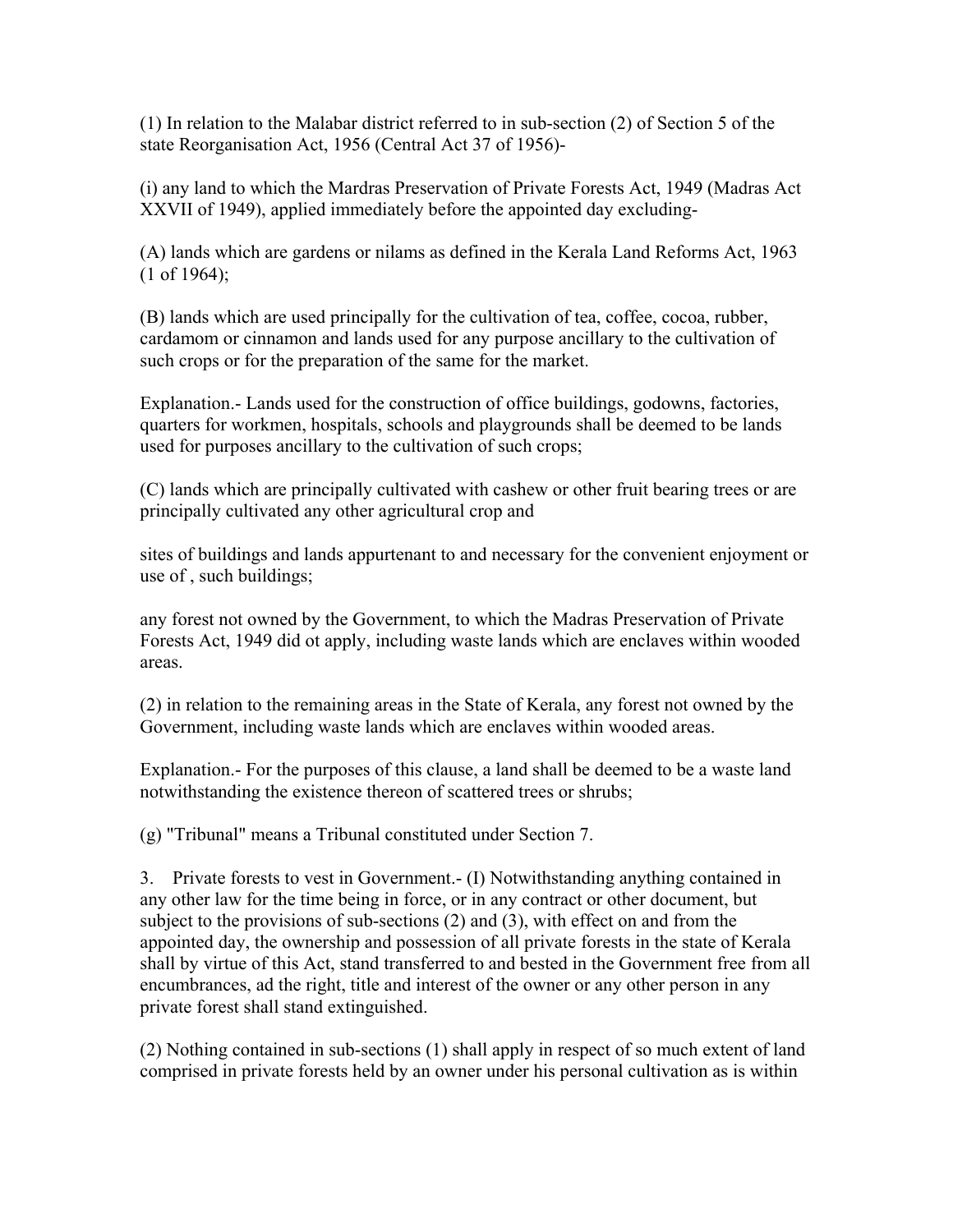the ceiling limit applicable to him under the Kerala Land Reforms Act, 1963 (1 of 1964) or any building or structure standing thereon or appurtenant thereto.

Explanation.- For the purposes of this sub-section, "cultivation" includes cultivation of trees or plants of any species.

(3) Nothing contained in sub-section (1) shall apply in respect of so much extent of private forests held by an owner under a valid registered document of title executed before the appointed day and intended for cultivation by him, which together with other lands held by him to which Chapter III of the Kerala Land Reforms Act, 1963, is applicable, does not exceed the extent of the ceiling are applicable to him under Section 82 of the said Act.

(4) Notwithstanding anything contained in the Kerala Land Reforms Act, 1963, private forests shall, for the purposes of sub-section (2) or sub-section (3), be deemed to be lands to which Chapter III of the said Act is applicable and for th epurposes of calculating the ceiling limit applicable to an owner, private forests shall be deemed to be "other dry lands" specified in Schedule II to the said Act.

4. Private Forests to be deemed to be reserved forests.- All private forests vested in the Government under sub-section (1) of section 3 shall, so long as they remain vested in the Government, be deemed to be reserved forests constituted under the Kerala Forest Act, 1961 (4 of 1962), and the provisions of that Act shall, so far as may be, apply t such private forests.

5. Eviction of persons in unauthorized occupation.- (1) The custodian or any officer not below the rank of Divisional Forest Officer authorized by the custodian in that behalf may summarily evict any person in unauthorized occupation of any private forest vested in the Government under sub-section (1) of Section 3.

(2) Notwithstanding anything contained in any other law for the time being in force, the custodian or the officer authorized under sub-section (1) may for the purposes of that subsection use such force as he deems necessary.

6. Demarcation of boundaries.- (1) As soon as may be after the appointed day, the custodian shall cause the boundaries of the private forests vested in the Government under sub-section (1) of Section 3 to be demarcated.

(2) Notwithstanding the pendency of an application under Section 8 before the Tribunal, the custodian may if he satisfied that any land is a private forest vested in the Government under sub-section (1) of Section 3, cause the boundaries thereof to be demarcated as if such land has vested in the Government under that sub-section.

7. Constitution of Tribunals.- (1) The Government may, by notification in the Gazette, constitute one, or more than one Tribunal for the purposes of this Act.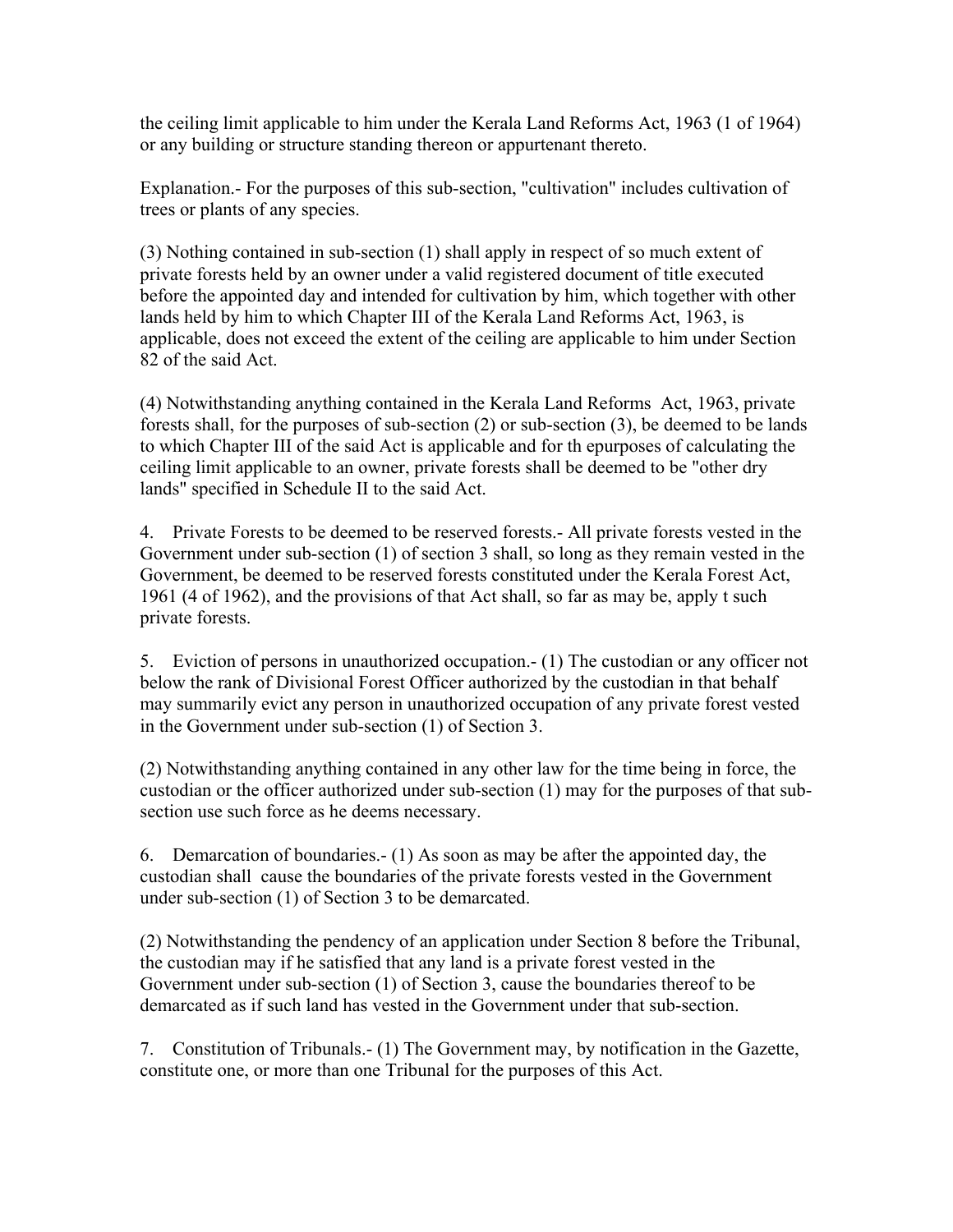(2) The Tribunal shll consist of a single person who is, or has been, or is qualified t be appointed as a District Judge.

(3) Where more than one Tribunal is constituted under sub-section (1), the Government shall also define the areasa within which each Tribunal shall exercise jurisdiction.

(4) The Tribunal shall decide all matters within its competence and may review any of its decisions in the event of there being a mistake on the face of the record or correct any arithmetical or clerical error therein  $1[x x x x]$ .

 $2[(4A)$  Subject to the provisions of sub-section (4) and Section 8 A, the decision of the Tribunal on any matter within its jurisdiction shall be final and conclusive].

(5) The Tribunal shall follow such procedure as may be prescribed.

8. Settlement of disputes.- (1) where any dispute arises as to whether-

(a) any land is a private forest or not; or

(b) any private forest or portion thereof has vested in the Government or not,

the person who claims that the land is not a private forest or that the private forest has not vested in the Government, 3[may, within such period as may be prescribed, apply to the Tribunal] for decision of the dispute.

(2) Any application under sub-section (1) shall be in such from as may be prescribed.

 $^{4}$ [(3) If the Tribunal decides that any land is not a private forest or that a private forest or portion there of has not vested in the Government and-

(a) no appeal has been preferred against the decision of the Tribunal within the period specified there for; or

(b) such appeal having been preferred has been dismissed by the High Court, the custodian shall, as soon as may be after the expiry of the period referred to in clause (a) or, as the case may be, after the date of the order of the High Court dismissing the appeal, restore possession of such land or private forest or portion, as the case may be, to the person in possession thereof immediately before the appointed day].

 ${}^{5}$ [8A. Appeal to the High Court.- (1) The Government or any person objecting to any decision of ht Tribunal may, within a period of sixty days from the date of that decision; appeal against such decision to the High Court:

 Provided that the High Court may admit an appeal preferred after the expiration of the period of sixty days aforesaid if it is satisfied that the appellant has sufficient cause for not preferring the appeal within the said period.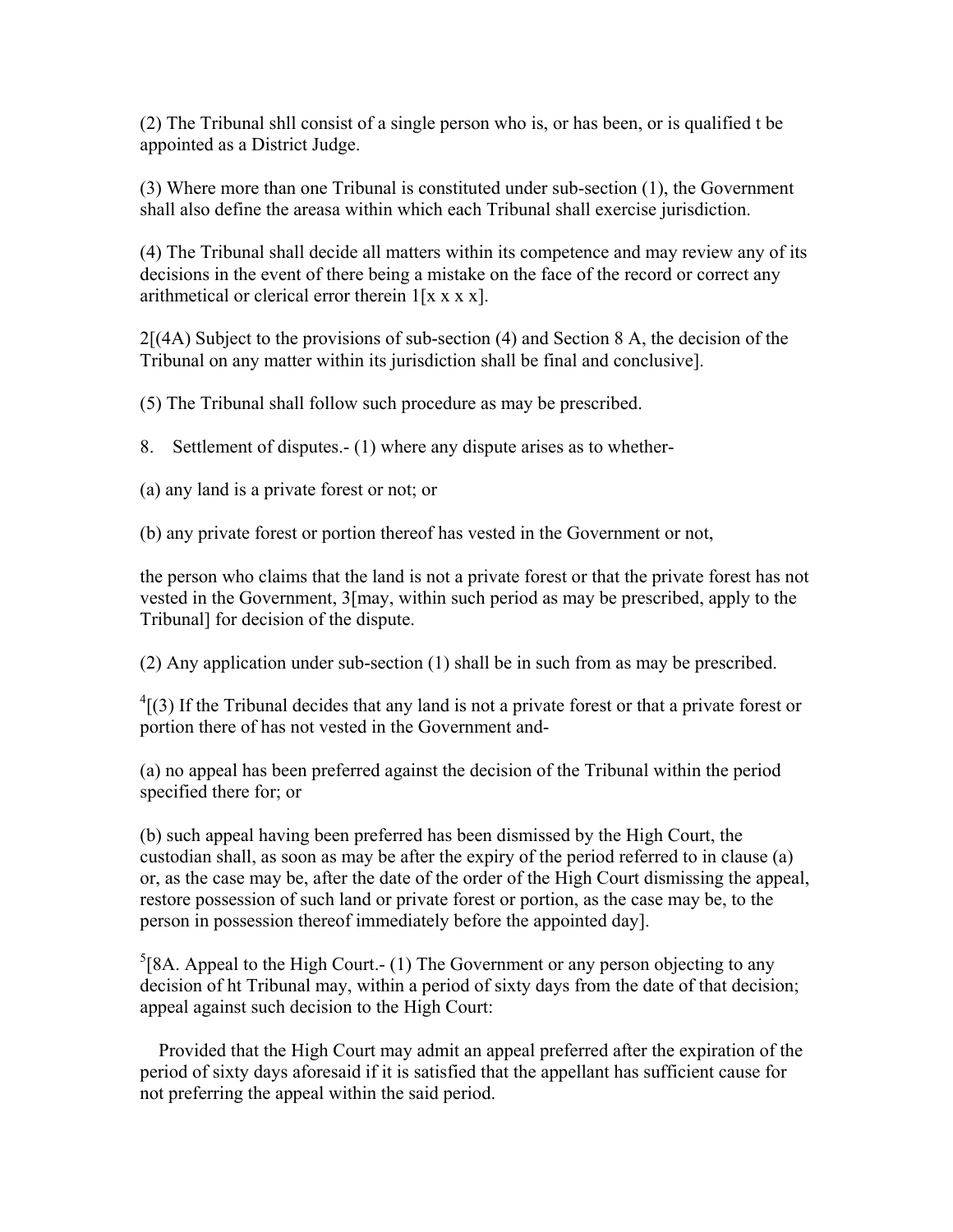(2) The appeal shall be in the prescribed form and shall be verified in the prescribed manner shall be accompanied by a fee of one hundred rupees.

(3) On receipt of an appeal under sub-section (1), the High Court may, after giving the parties a reasonable opportunity of being heard, either in person or by a representative-

(a) confirm or cancel the decision of the Tribunal appealed against; or

set aside such decision and demand the case to the Tribunal for decision after such further inquiry as may be directed; or

pass such other orders as it may think fit.

(4) If the High Court decides that any land is not a private forest or that a private forest or portion there of has not vested in the Government, the custodian shall, as soon as may be , restore possession of such land or private forest or portion, as the case may be, to the person in possession there of immediately before the appointed day.

(5) Every order passed in appeal under this section shall be final].6[8B. Power pf Custodian to apply for review of decisions of Tribunal.- (1) Notwithstanding anything contained in this Act or in the Limitation Act, 1963 (Central Act 36 of 1963), or in any other law for the time being in force, or in any other law for the time being in force, or in any judgment, decree or order of any Court or other authority, the Custodian may, if he is satisfied that any decision of the Tribunal under Section 8 requires to be reviewed on the ground that such decision has been made on the basis of concessions made before the Tribunal without the authority in writing of the Custodian or the Government or due to the failure to produce relevant data or other particulars before the Tribunal or that an appeal against such decision could not be filed by reason of the delay in applying for and obtaining a certified copy of such decision, make an application to the Tribunal during the period beginning with the commencement of the Kerala Private Forests (Vesting and Assignment) Amendment Act, 1986 and ending on the 31st day of March, 1987, for review of such decision.

(2( An application under sub-section (1) shall be in the prescribed form and shall be verified in the prescribed manner.

(3) On receipt of an application under sub-section (1), the Tribunal shall, notwithstanding anything contained in this ct or in the Limitation Act, 1963 (Central Act 36 of 1963), or in any law for the time being in force, or in any judgment, decree or order of any Court or other authority, review its decision and pass such orders as it may think fit.

8C. Power of Government to file appeal or application for review in certain cases.- (1) notwithstanding anything contained in this Act, or in the Limitation Act, 1963 (Central Act 36 of 1963), or in any other law for the time being in force or in any judgment, decree or order of any court or other authority, the Government, if they are satisfied that any decision of the Tribunal under Section 8 has been made on the basis of concessions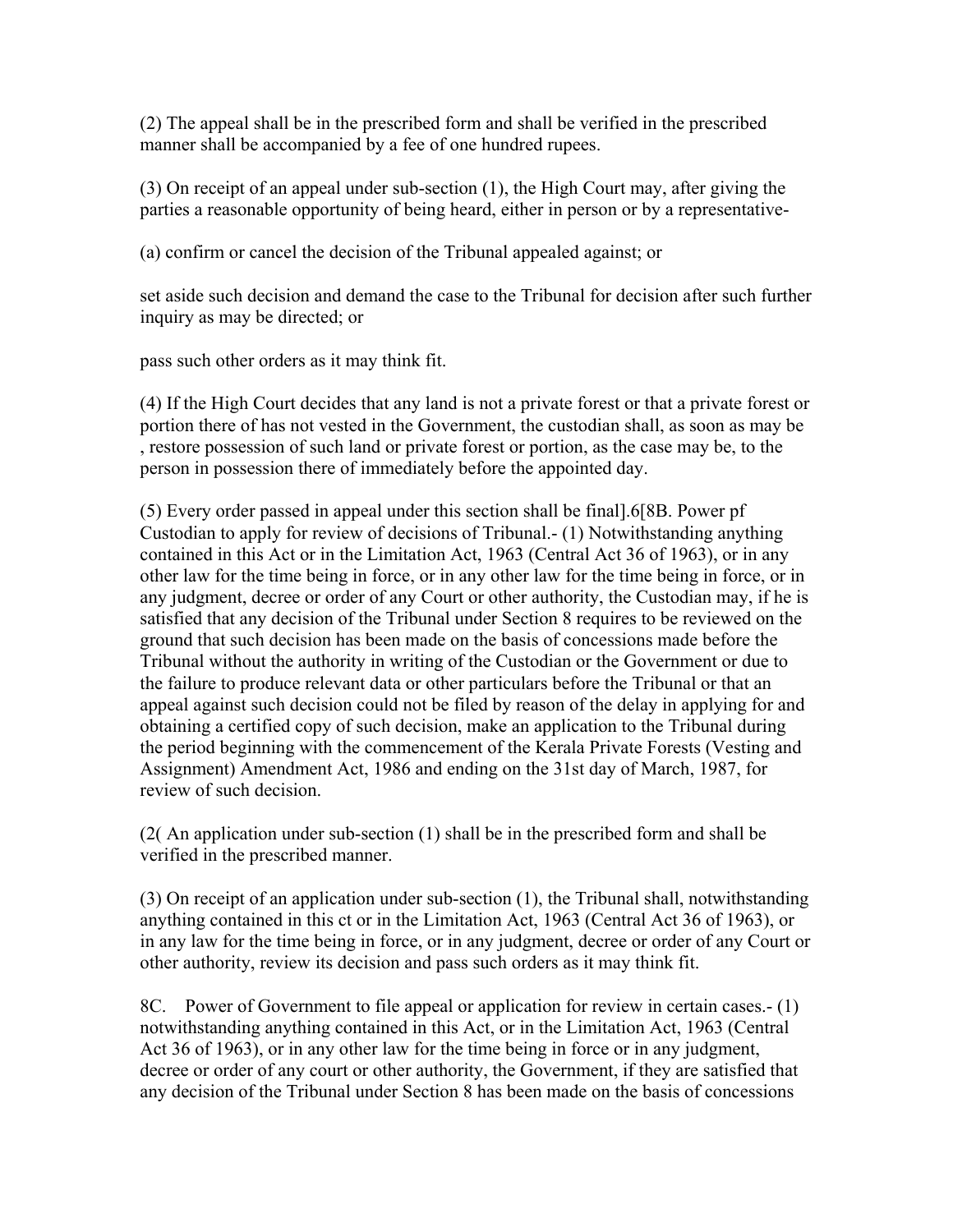made before the Tribunal under Section 8 has been made on the basis of concessions made before the Tribunal without the authority in writing of the Custodian or the Government or due to the failure to produce relevant data or other particulars before the Tribunal or that an appeal against such decision could not be filed by reason of the delay in applying for and obtaining a certified copy of such decision, may, during the period beginning with the commencement of the Kerala Private Forests (Vesting and Assignment) Amendment Act, 1986, and ending on the 31st day of March 1987, appeal against such decision to the High Court.

(2) Notwithstanding anything contained in this Act, or in the Limitation Act, or in the Limitation Act, 1963 (Central Act 36 of 1963), or in any other law for the time being in force, or in any judgment, decree or order of any Court or other authority, the Government, if they are satisfied that any order of the High Court in an appeal under Section 8A (including an order against which an appeal to the Supreme Court has not been admitted by that Court) has been passed on the basis of concessions made before the High Court without the authority in writing of the Government or due to the failure to produce relevant data or other particulars before the High Court or that an appeal against such order could to be filed before the Supreme Court by reason of the delay in applying for and obtaining a certified copy of such order, may during the period beginning with the commencement of the Kerala Private Forests (Vesting and Assignment) Amendment Act, 1986 and ending on the 31st day of March, 1987, make an application to the High Court for review of such order.

(3) Notwithstanding anything contained in this Act or in the Limitation Act, 1963 (Central Act 36 of 1963), or in any other law for the time being in force or in any judgment, decree or order of any Court or other authority, the Government, if they are satisfied that any judgment of order [other than order referred to in sub-section (2)] passed by the High Court in any proceeding, related to any land which is a private forest and that such judgment or order has been passed due to suppression or misrepresentation of facts or due to the failure to produce relevant data or other particulars or that an appeal against such judgment or order could not be filed by reason of the delay in applying for and obtaining a certified copy of such judgment or order, may during the period beginning with the commencement of the Kerala Private Forests (Vesting and Assignment) Amendment Act, 1986, and ending on the 31st day of March, 1987, make an application to the High Court for review of such judgment or order.

(4) An appeal under sub-section (1) or an application under sub-section (2) or sub-section (3), shall be in the prescribed form and shall be verified in the prescribed manner.

(5) On receipt of an appeal under sub-section (1) or an application under sub-section (2) or sub-section (3), the High Court may, notwithstanding anything contained in this Act, or in the Limitation Act, 1963 (Central Act 36 of 1963), or in any other law for the time being in force, or in any judgment, decree or order of any Court or other authority, after giving a reasonable opportunity to the parties to be heard either in person or by representative, pass such orders thereon as it may think fit.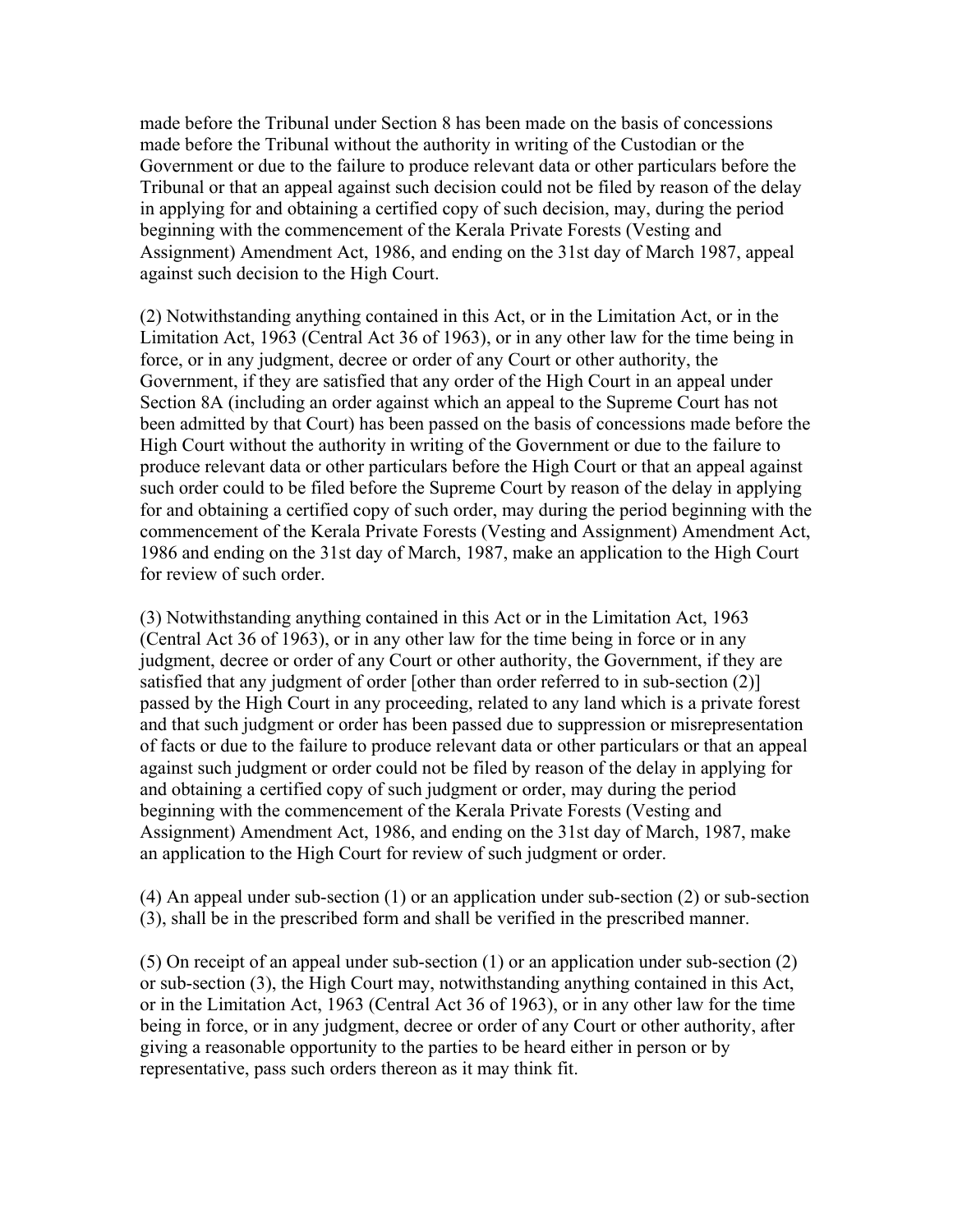8D. Decisions and orders liable to be reviewed or appealed against to be stayed.- Notwithstanding anything contained in any law for the time being in force, or in any judgment, decree or order of any Court or other authority,-

(a) any decision of the Tribunal referred to in sub-section (1) of Section 8B or in subsection (1) of Section 8C;

(b) any order of the High Court referred to in sub-section (2) of Section 8C;

(c) any judgment or order of the High Court referred to in sub-section (3) of Section 8C; and

any proceedings in pursuance of any such judgment, decision or order,

shall stand stayed for a period of six months from the commencement of the Kerala Private Forests (Vesting and Assignment) Amendment Act, 1986, (hereinafter in this section referred to as the said Act) and for the period beginning with the date of publication of the said Act in the Gazette, and ending on the 31st day of March, 1987 or, if an application for review of such judgment, decision or order is made under subsection (1) of Section 8B or under sub-section (2) or sub-section 8C, as the case may be, or an appeal against such decision is filed under sub-section (1) of Section 8C, before the expiry of the said period of six months or during the period beginning with the date pf publication of the said act in the Gazette and ending on the 31st day of March, 1987, till the disposal of such application or appeal, as the case may be, or, if such an application is made or an appeal is filed after the expiry of the said period of six months and before the date of publication of the said Act in the Gazette, from the date of such publication to the date of disposal of the application or appeal, as the case may be.]

9. No compensation to be payable for vesting, etc..- No compensation shall be payable for the vesting in the Government of any private forest or for the extinguishment of the right, title and interest of the owner or any other person in any private forest under subsection (1) of section 3.

10. Assignment of private forests.- (1) The Government shall, after reserving such extent of the private forests vested in the Government under sub-section (1) of Section 3 or of the lands comprised in such private forests as may be necessary for purposes directed towards the promotion of agriculture or the welfare of the agricultural population or for purposes ancillary thereto, assign on registry or lease to-

9a) agriculturists;

agricultural labourers;

members of Scheduled Castes and Scheduled Tribes who are willing to take up agricultural as means of their livelihood;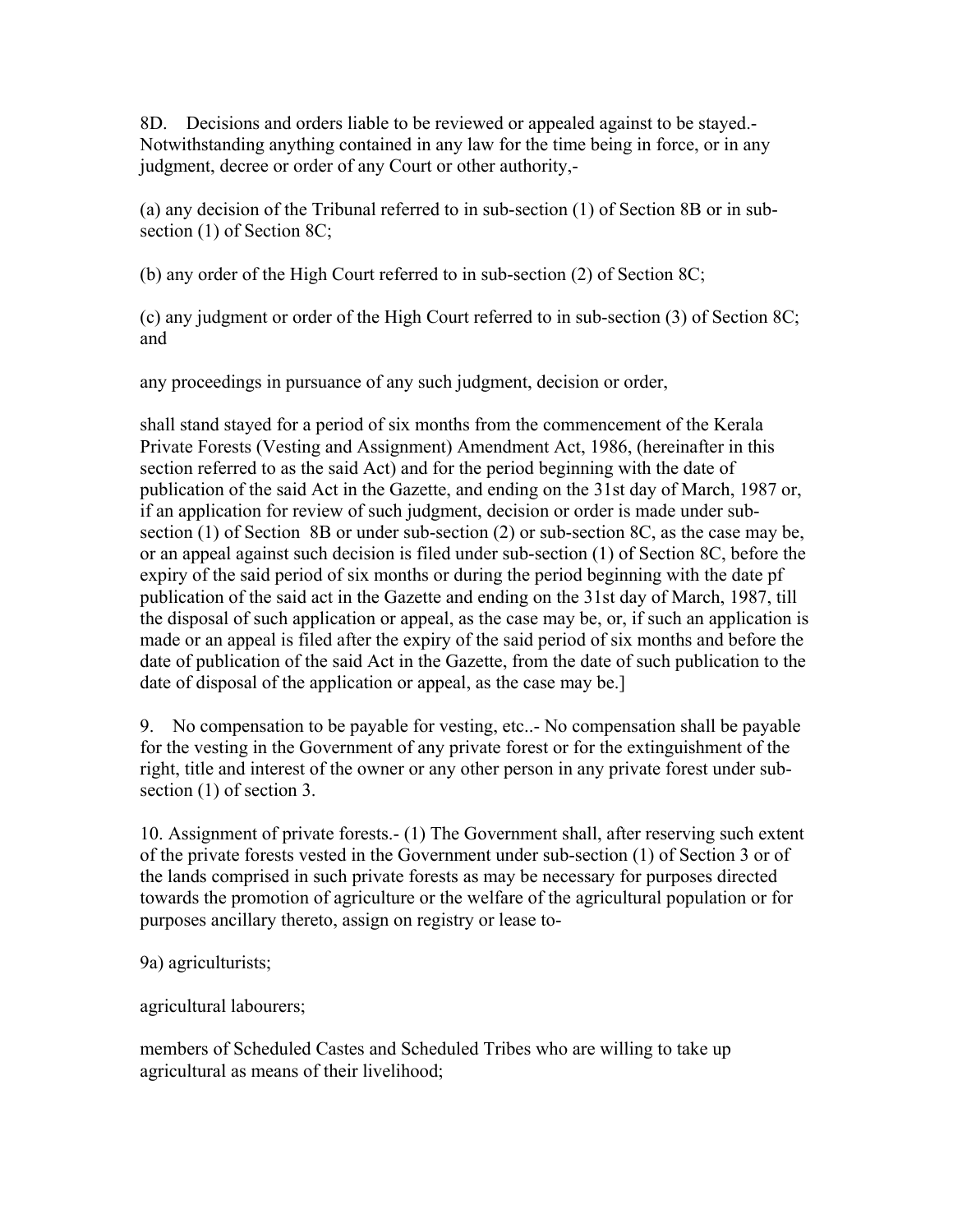unemployed young persons belonging to families of agriculturists and agricultural labourers, who have no sufficient means of livelihood and who are willing to take up agriculture as means of their livelihood;

labourers belonging to families of agriculturists and agricultural labourers, whose principal means of livelihood before the appointed day was the income they obtained as wages for work in connection with or related to private forests and who are willing to take up agriculture as means of their livelihood, the remaining private forests or the lands comprised in the private forests on such terms and subject to such conditions and restrictions as may be prescribed.

(2) The Government may, by notification in the Gazette, delegate their power under subsection (1) to any officer of the Government or any class of officers of Government, subject to such restrictions and control as may be specified in the notification.

(3) The extent of private forests or lands comprised in private forest which may be assigned to each of the categories of persons specified in sub-section (1) and the order pr preference in which assignment may be made shall be such as may be prescribed.

11. Assignment to be made within two years.- Assignment of the private forests or the lands comprised therein under Section 10 shall, as far as may be, completed within two years from the date of publication of this Act in the Gazette.

12. Power of Tribunal and custodian.- The Tribunal and the custodian shall, for the purpose of exercising any power conferred by or under this Act, have all the powers of a civil Court while trying a suit under the Code of Civil Procedure, 1908 (Central Act 5 of 1908), in respect, or the following matters, namely:-

(a) summoning and enforcing the attendance of any person and examining him on oath;

requiring the discovery and production of any document;

receiving evidence on affidavit;

issuing commissions for the examination of witnesses or for local investigation;

inspecting any property or thing concerning which any decision has to be taken;

requisitioning of any public record or copy thereof from any Court or office; and

any other matter which may be prescribed.

13. Bar of jurisdiction of civil Courts.- 7[Except as otherwise provided in this Act], no civil Court shall have jurisdiction to decide or deal with any question or to determine any matter which is, by or under this Act, required to be decided or dealt with or to be determine by the Tribunal, the custodian or any other officer.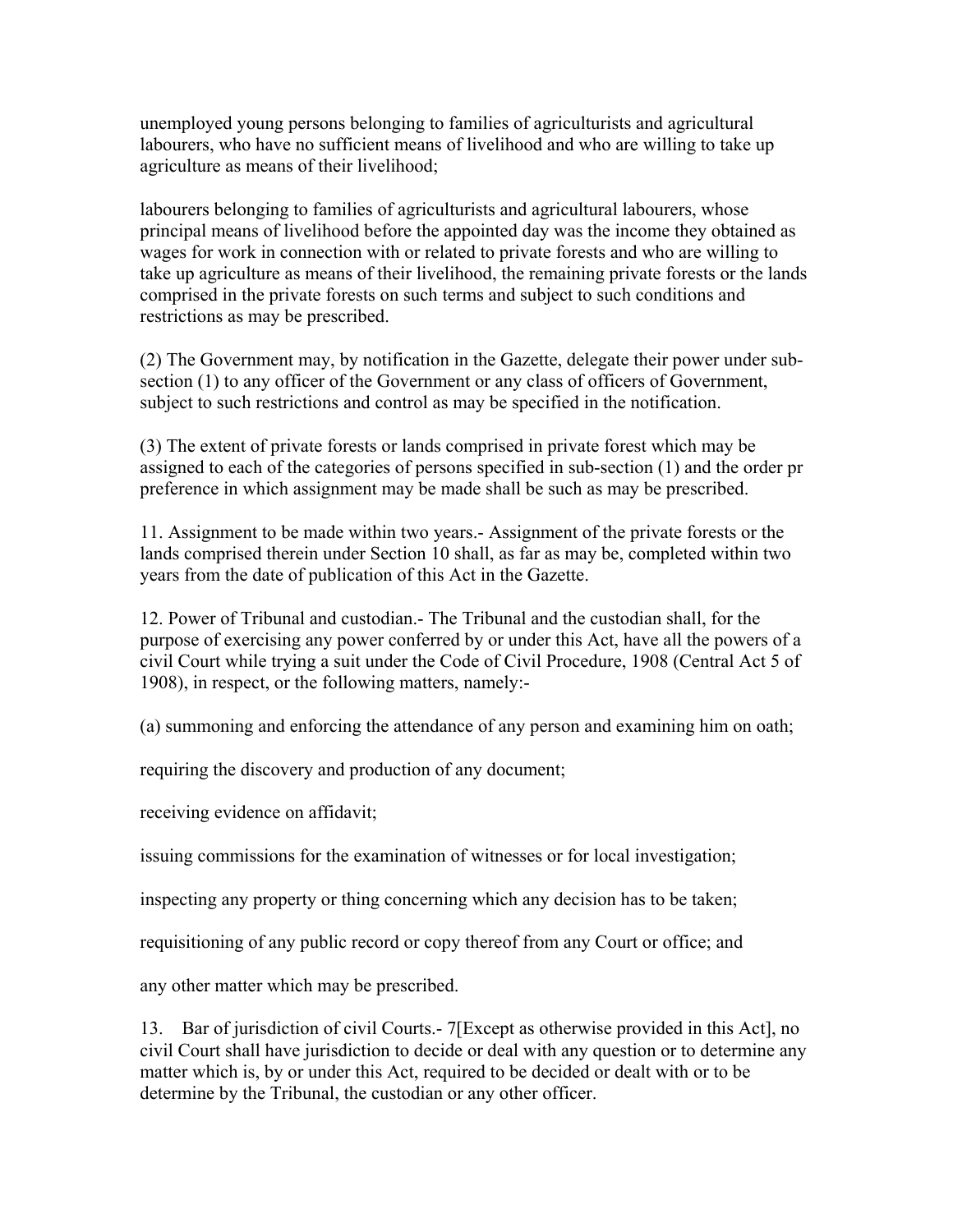14. Indemnity.- No suit, prosecution or other legal proceedings shall lie against the Government or the Tribunal or the custodian or any other officer for anything in good faith done or intended to be done under this Act or any rule or order made there under.

15. Constitution of Agriculturists Welfare Fund.- (1) A fund called the agriculturists Welfare Fund shall be constituted by the Government to be utilized for the settlement and welfare of persons to whom private forests or lands comprised in private forests have been assigned under Section 10 and shall be administered in such manner as may be prescribed.

(2) The Fund referred to in sub-section(1) shall consist of grants or loans by or from the Government and monies received by the Government by the sale of trees standing in such portion of the private forests as are or may be assigned under section 10.

16. Power to remove difficulties.- If any difficulty arises in giving effect to the provisions of this Act, the Government may, as occasion may require, by order do anything not inconsistent with such provisions which appears to them necessary for the purpose of removing the difficulty.

17. Power to make rules.- (1) The Government may, by notification in the Gazette, make rules to carry out the purposes of this Act.

(2) In particular, and without prejudice to the generality of the foregoing power, such rules may provide for all or any of the following matters, namely:-

(a) all matters expressly required or allowed by this Act to be prescribed.

(b) any other matter which has to be, or may be, prescribed.

(3) Every rule made under this section shall be laid as soon as may be after it is made before the Legislative Assembly while it is in session for a total period of fourteen days which may be comprised in one session or in two successive sessions, and, if before the expiry of the session in which it is so laid or the session immediately following, the Legislative Assembly makes any modification in the rule or decides that the rule should not be made, the rule shall thereafter have effect only in such modified form or be of no effect, as the case may be; so however that any such modification or annulment shall be without prejudice to the validity of anything previously done under that rule.

18. Repeal.- (1) The Madras Preservation of Private Forests Act, 1949 (Madras Act XXVII of 1949), as in force in the Malabar district referred to in sub-section (2) of Section 5 of the States Re-organisation Act, 1956 (Central Act 37 of 1956), the Kerala Private Forests (Assumption of Management) Act, 1956 (Central Act 37 of 1958) and the Kerala Private Forests (vesting and Assignment) Ordinance, 1971 (14 of 1971), are hereby repealed.